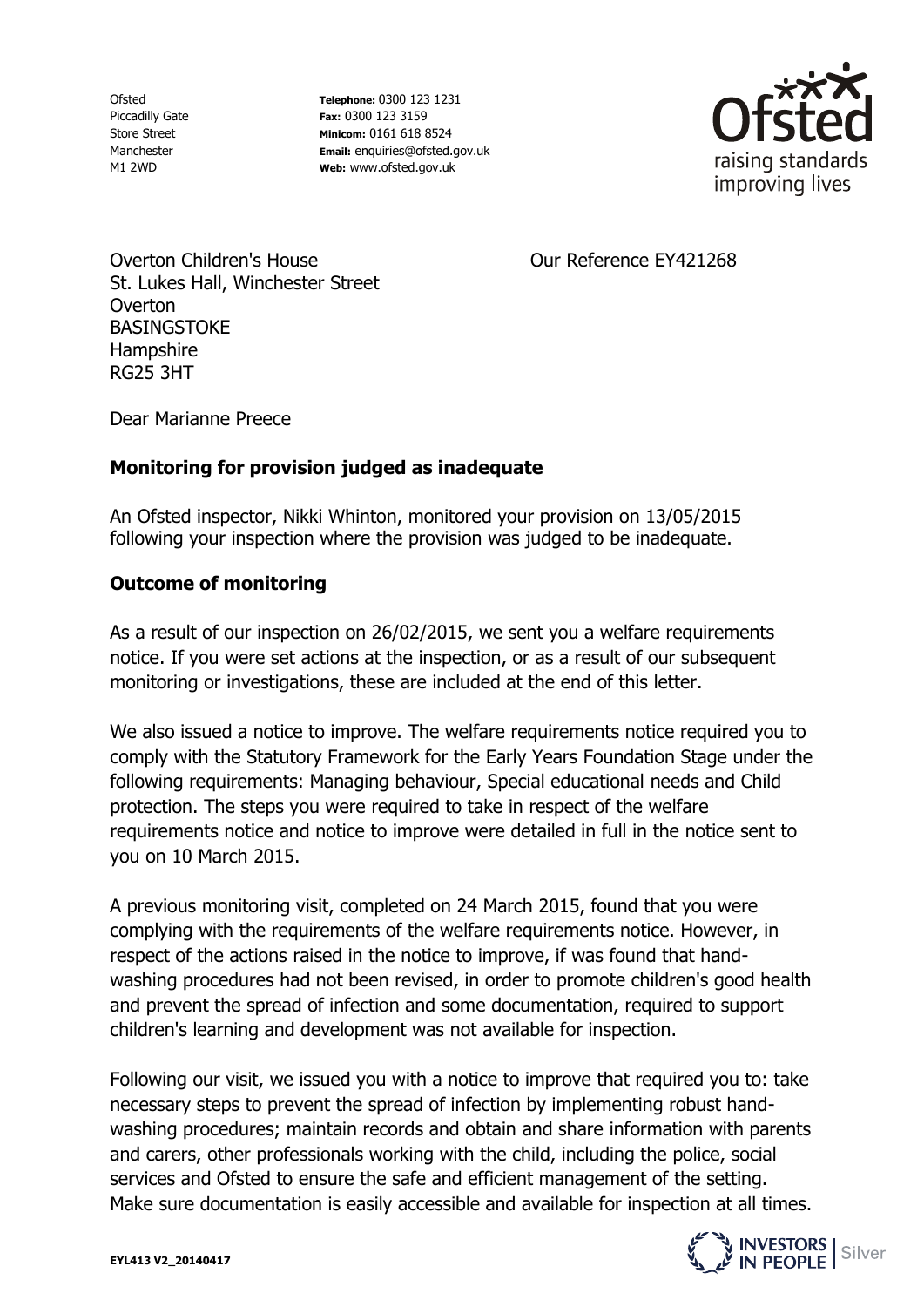

During the monitoring visit of 13 May 2015, the inspector discussed with you the steps you had taken to address the actions raised in the notice to improve that were due for completion by 1 May 2015. She observed interactions between staff and children, spoke to staff and to you. The inspector observed that children were confidently using a portable wash stand in the play room as part of their daily routines. As a result, they were developing their self-care skills and an understanding of how to keep themselves healthy.

The inspector found that there were now robust recruitment procedures in place to ensure the suitability of all adults working with the children. A member of the senior management team was now permanently based at the setting, to provide mentoring for staff and promote a consistency in the quality of teaching. The senior manager was rigorously monitoring the effectiveness of the educational provision by reviewing all children's assessments on a weekly basis, to ensure they were progressing in line with expected norms and targeting extra support where needed.

The inspector found there were now regularly planned staff supervisions. Staff shared with the manager any concerns as to children's well-being and assessed their achievements, in order to identify their stages of development and plan the next steps in their learning. The meetings also provided opportunities for staff to receive targeted support and coaching to promote their own professional development. Records used to support individual children's care and development were shared with parents and outside agencies as appropriate and available for inspection.

Having considered all the evidence, the inspector is of the opinion that the setting has taken prompt and effective action to address the points for improvement.

## **Next steps**

The next step will be a full inspection.

I hope that you have found the visit helpful in promoting improvement in your setting. If you have any further queries please contact us on the number at the top of this letter.

Yours sincerely

Nick Hudson National Director, Early Education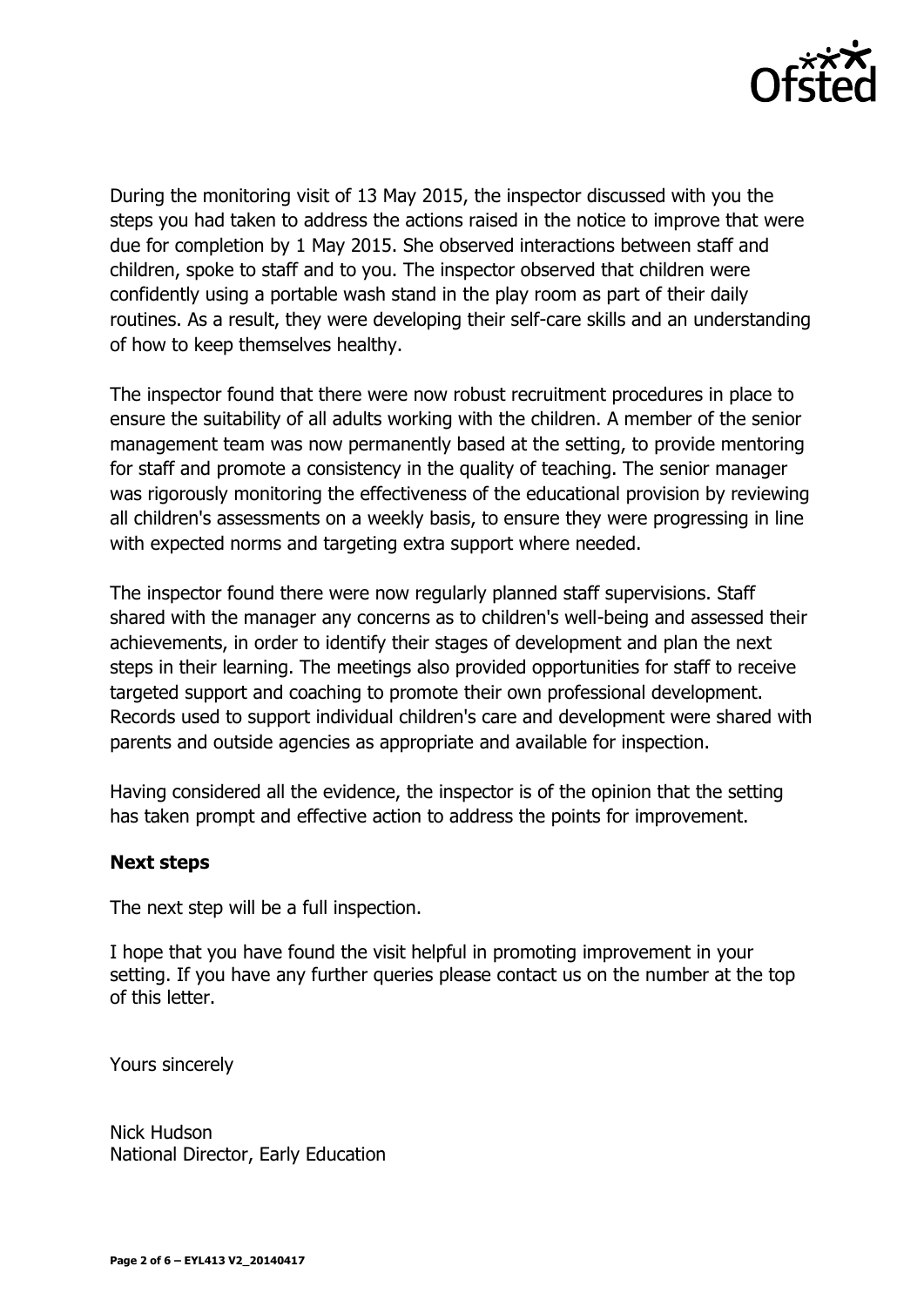

## **Actions**

| <b>Action</b>                                                                                                                                                                                                                                                                                                                                                                                                                                     | Due date   | <b>Closed date</b> |
|---------------------------------------------------------------------------------------------------------------------------------------------------------------------------------------------------------------------------------------------------------------------------------------------------------------------------------------------------------------------------------------------------------------------------------------------------|------------|--------------------|
| keep a daily record of the names of the<br>children looked after on the premises and<br>their hours of attendance (compulsory<br>part of the Childcare Register)                                                                                                                                                                                                                                                                                  | 26/03/2015 | 30/03/2015         |
| take necessary steps to prevent the 01/05/2015<br>spread of infection by implementing<br>robust hand-washing procedures                                                                                                                                                                                                                                                                                                                           |            | 14/05/2015         |
| implement an effective recruitment 26/03/2015<br>process to ensure staff suitability, with<br>specific regard to gathering full and<br>relevant information about previous<br>employment history, and maintain<br>records of vetting processes, including<br>checking references                                                                                                                                                                  |            | 30/03/2015         |
| ensure that children are adequately 26/03/2015<br>supervised to keep them safe and deploy<br>staff effectively to ensure children's<br>needs are met                                                                                                                                                                                                                                                                                              |            | 30/03/2015         |
| ensure the daily record of attendance 26/03/2015<br>contains the names of the children being<br>cared for on the premises and their<br>actual hours of attendance                                                                                                                                                                                                                                                                                 |            | 30/03/2015         |
| use effective supervision to target 26/03/2015<br>inconsistencies in the quality of teaching,<br>Make sure staff receive support, coaching<br>and training to make good use of<br>assessments and identify where children<br>are in their learning, identifying any gaps<br>and planning activities and experiences to<br>promote further learning, giving staff<br>opportunities to share concerns about<br>children's development or well-being |            | 30/03/2015         |
| maintain records and obtain and share<br>information with parents and carers,<br>other professionals working with the<br>child, including the police, social services<br>and Ofsted to ensure the safe<br>and<br>efficient management of the setting                                                                                                                                                                                              | 26/03/2015 | 30/03/2015         |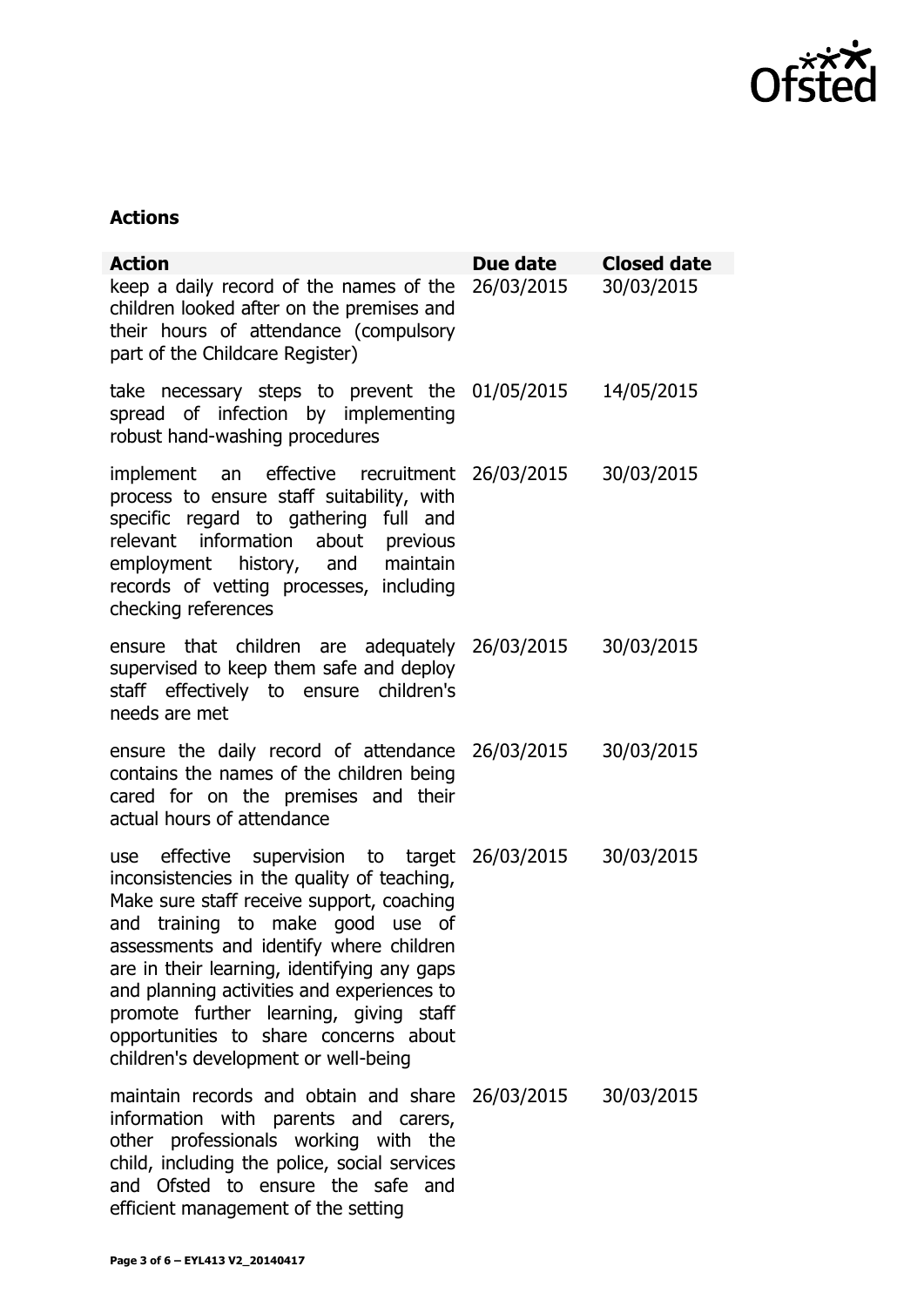

| take necessary steps to prevent the 26/03/2015 30/03/2015<br>spread of infection by implementing<br>robust hand-washing procedures                                                                                                                                                                                                                            |            |
|---------------------------------------------------------------------------------------------------------------------------------------------------------------------------------------------------------------------------------------------------------------------------------------------------------------------------------------------------------------|------------|
| keep and implement a written record of 26/03/2015 30/03/2015<br>policies and procedures to be followed for<br>the protection of children, intended to<br>safeguard the children being cared for<br>from abuse or neglect (compulsory part<br>of the Childcare Register)                                                                                       |            |
| ensure that children's behaviour is 26/03/2015 30/03/2015<br>managed in a suitable manner<br>(compulsory part of the Childcare<br>Register)                                                                                                                                                                                                                   |            |
| ensure that the childcare is accessible 26/03/2015 30/03/2015<br>and inclusive by not treating any child<br>less favourably than another child by<br>reason of the child's family background or<br>disability and/or learning difficulty<br>(compulsory part of the Childcare<br>Register)                                                                    |            |
| maintain records and obtain and share 01/05/2015<br>information with parents and carers,<br>other professionals working with the<br>child, including the police, social services<br>and Ofsted to ensure the safe and<br>efficient management of the setting.<br>Make sure documentation is easily<br>accessible and available for inspection at<br>all times | 14/05/2015 |
| implement an effective system to ensure 01/05/2015<br>that the registered person, the manager<br>and any person caring for, or in regular<br>contact with, children (including on a<br>voluntary basis) is suitable to work with<br>children (compulsory part of the Childcare<br>Register)                                                                   | 14/05/2015 |
| implement an effective system to ensure 01/05/2015<br>that the registered person, the manager<br>and any person caring for, or in regular<br>contact with, children (including on a<br>voluntary basis) is suitable to work with<br>children (voluntary part of the Childcare<br>Register)                                                                    | 14/05/2015 |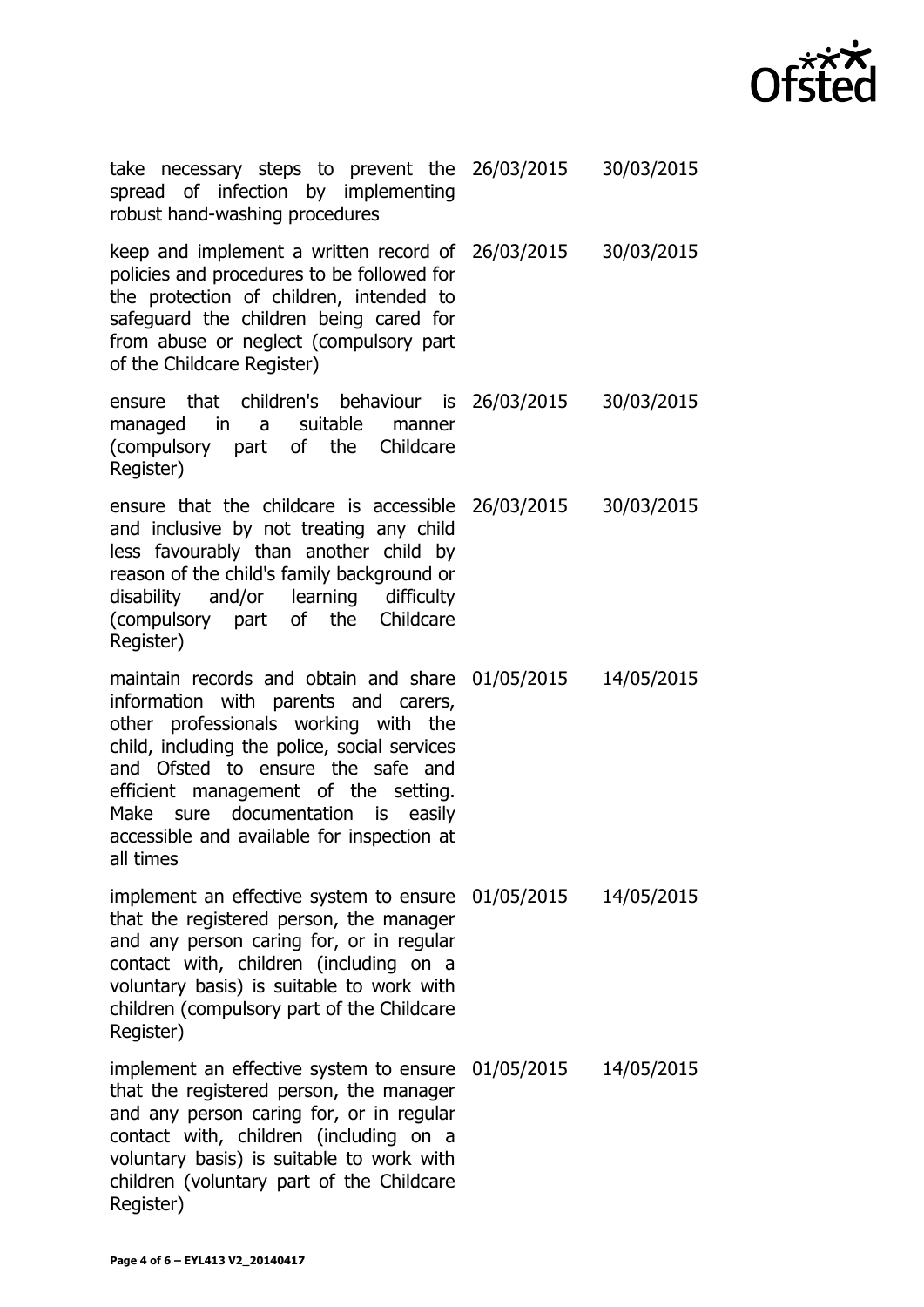| $\star\boldsymbol{\times}\boldsymbol{\mathsf{X}}$ . |  |
|-----------------------------------------------------|--|
| <b>Ofsted</b>                                       |  |

| use effective supervision to target 01/05/2015 14/05/2015<br>inconsistencies in the quality of teaching,<br>Make sure staff receive support, coaching<br>and training to make good use of<br>assessments and identify where children<br>are in their learning, identifying any gaps<br>and planning activities and experiences to<br>promote further learning, giving staff<br>opportunities to share concerns about<br>children's development or well-being |            |
|--------------------------------------------------------------------------------------------------------------------------------------------------------------------------------------------------------------------------------------------------------------------------------------------------------------------------------------------------------------------------------------------------------------------------------------------------------------|------------|
| implement robust systems for monitoring 01/05/2015<br>the educational programmes to ensure<br>that any variations in progress made by<br>children are swiftly identified and acted<br>upon so that all groups of children make<br>good or better progress given their<br>starting points.                                                                                                                                                                    | 14/05/2015 |
| implement robust systems for monitoring 26/03/2015<br>the educational programmes to ensure<br>that any variations in progress made by<br>children are swiftly identified and acted<br>upon so that all groups of children make<br>good or better progress given their<br>starting points.                                                                                                                                                                    | 30/03/2015 |
| implement an effective system to ensure 26/03/2015<br>that the registered person, the manager<br>and any person caring for, or in regular<br>contact with, children (including on a<br>voluntary basis) is suitable to work with<br>children (compulsory part of the Childcare<br>Register)                                                                                                                                                                  | 30/03/2015 |
| keep and implement a written record of 26/03/2015<br>policies and procedures to be followed for<br>the protection of children, intended to<br>safeguard the children being cared for<br>from abuse or neglect (voluntary part of<br>the Childcare Register)                                                                                                                                                                                                  | 30/03/2015 |
| ensure that children's behaviour is 26/03/2015<br>managed in a suitable manner (voluntary<br>part of the Childcare Register)                                                                                                                                                                                                                                                                                                                                 | 30/03/2015 |
| implement an effective system to ensure 26/03/2015<br>that the registered person, the manager<br>and any person caring for, or in regular<br>contact with, children (including on a                                                                                                                                                                                                                                                                          | 30/03/2015 |